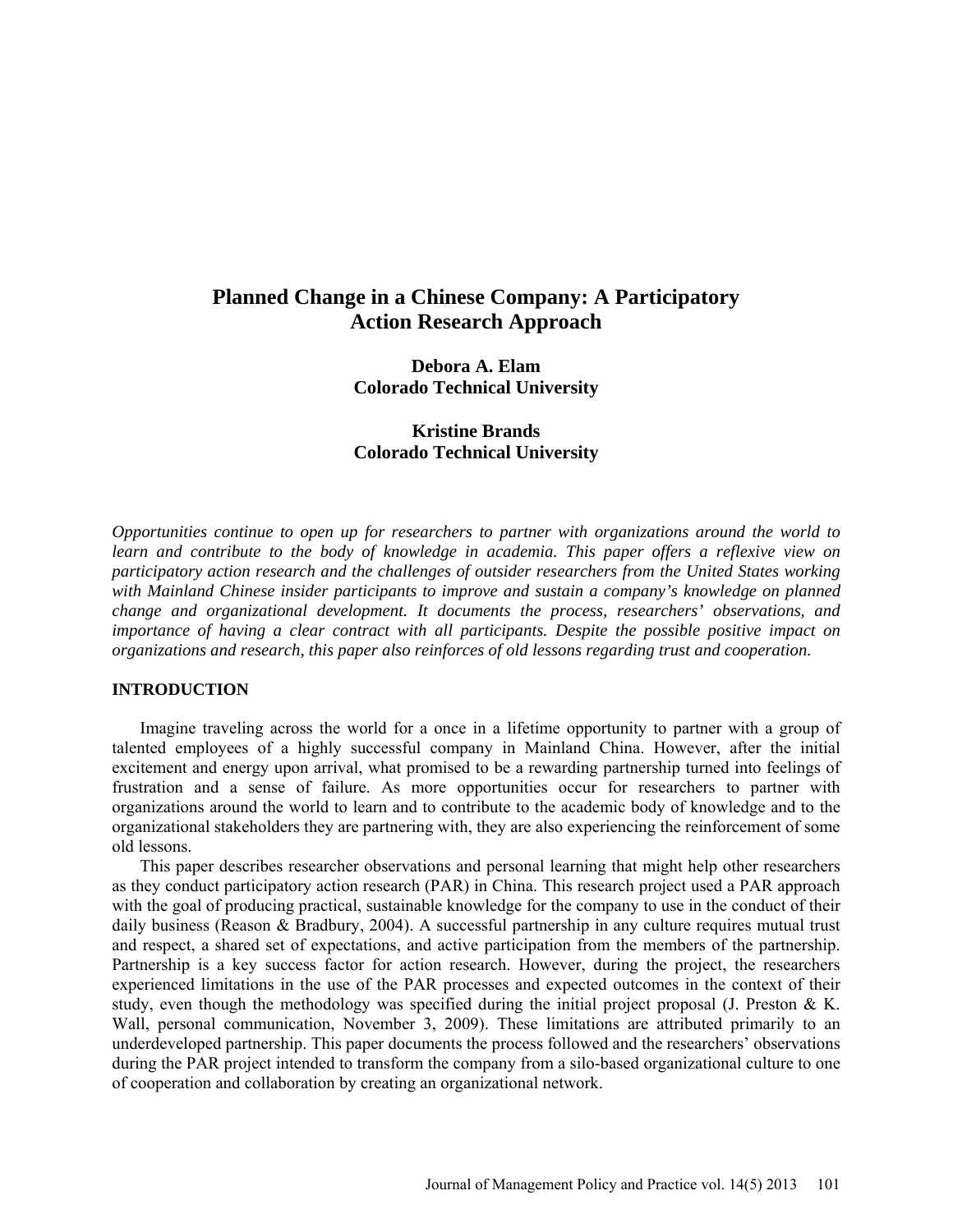#### **Project Background**

The purpose of this project was to work with the Human Resources (HR) department of the Nian Qing Company (a pseudonym used at the company's request) to improve the company's profitability through process development. The research team consisted of two professors and nine doctoral students from several doctoral program cohorts from the Colorado Technical University Institute of Advanced Studies. Prior to the project start, the research team received a list of specific areas of concern and questions from the Nian Qing Company from HR members who identified areas of improvement to support the company's goals to achieve higher profits and performance improvements (Figure 1).

# **FIGURE 1**

# **EXCERPT FROM INITIAL NIAN QING COMPANY QUESTIONS**

| No.            | <b>Issues Description</b>                                                                       |
|----------------|-------------------------------------------------------------------------------------------------|
|                | As the only department in charge of organization development (OD), we are establishing a set of |
|                | regulations and policies concerned with OD. Can you provide some information to address such    |
|                | as:                                                                                             |
|                | The criteria to set up a department<br>$\bullet$                                                |
|                | How to define a posit<br>$\bullet$                                                              |
| $\mathcal{D}$  | How to develop manpower planning in the fast moving consumable goods (FMCG) organization        |
|                | with most employees being highly intellectual staff?                                            |
| 3              | How to build a matrix organization structure and avoid matrix problems to enhance horizontal    |
|                | collaboration among different departments?                                                      |
| $\overline{4}$ | Could you introduce business model and organization structure of multinational FMCG             |
|                | companies? What can we learn from these companies?                                              |
| 5              | How to encourage innovation in the organization from an OD perspective?                         |

#### *Action Researchers*

We were both educated in the U.S. and worked closely together for the previous two and a half years prior to this research project as a result of being in the same doctoral cohort. Neither of us had visited China, but both have traveled abroad (primarily to Europe) for both work and pleasure. Our professional experiences include accounting, software engineering, management, and higher education teaching. Neither of us speaks or reads Chinese.

We were motivated to work with the Nian Qing Company for two reasons. First, we appreciate the value of action research with its focus on partnership and collaboration in generating ideas and guiding sustainable change. Second, we felt the project would be a valuable opportunity to work with a successful company in China to learn about its culture, organization, and challenges.

One of the challenges for both of us was adopting the role of external process consultants (Schein, 1999) instead of expert consultants. Both of us have worked as expert consultants, but had little experience as professional process consultants. The members of Nian Qing Company were used to working with expert consultants and expected a similar working relationship with us. We relied heavily on our experience from a previous appreciative inquiry research process-consulting project in which we collaborated with an organization to identify and leverage its strengths and positives.

# *Nian Qing Company*

Nian Qing Company is a medium-sized company with headquarters in Mainland China, primarily serving the Chinese market. Expected revenue for the fiscal year ending December 31, 2009, was approximately 7 billion RMB (\$1 billion USD). The company participates in activities such as product branding, marketing, R&D, design, manufacturing, distribution, and retail. The Nian Qing Company's products include footwear, apparel, equipment, and accessories for sport and leisure uses. During the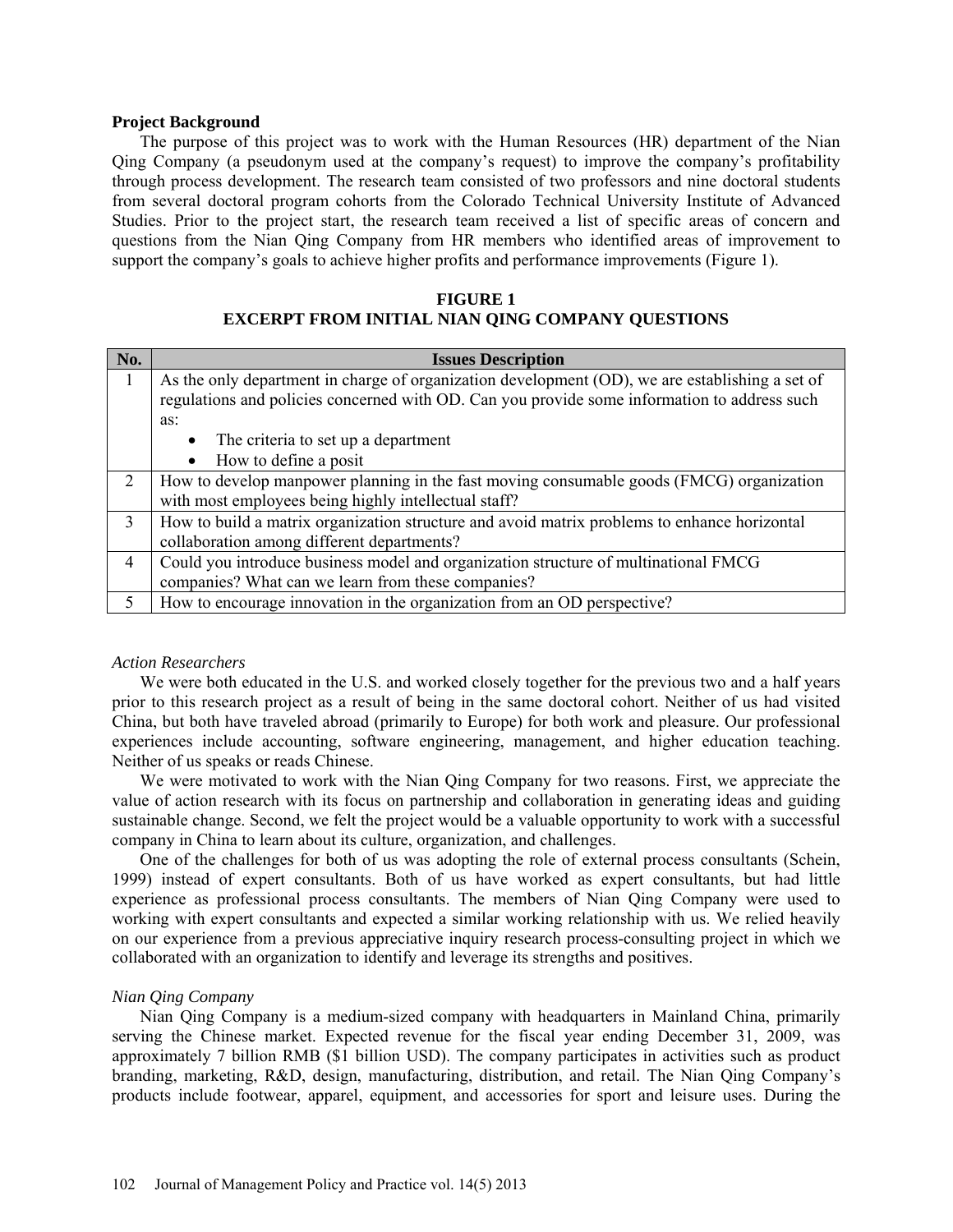previous five years, the company acquired companies and entered into joint ventures and license agreements with other international companies. In addition to its Mainland China operations, it has other locations throughout South Asia.

#### **Background and Literature Review**

This section examines the current literature on Chinese business culture and PAR as a methodology for planned change. In addition, organizational structures that facilitate change and increase collaboration within an organization are reviewed as they are used in China.

#### *Chinese Business Culture*

According to Wall, Preston, and Runtong (2009), understanding Chinese business culture is imperative when working with Chinese companies. The concepts of face and guanxi strongly influence Chinese business (Wall, et. al 2009; Vonhanacker, 2004; Cardon & Scott, 2003). The concept of face is based on the development of personal relationships and the value of networks in Chinese society and business; it is a strong behavioral driver in Chinese companies (Cardon & Scott, 2003). If an employee causes his or her manager loss of face, the employee risks retribution or disgrace by the manager. Guanxi, like face, is based on relationships and networks and is considered a critical foundation of Chinese business culture because relationships are required for deal making (Vonhanacker, 2004).

Another important factor in terms of understanding Chinese business culture is the general fear of change. Woo (2008) cited the employee's fear of changing work practices as a negative factor in a case study of an organizational structure change in a Chinese company. When promoting innovation in Chinese companies, Wang, Guidice, Tansky, and Wang (2009) recommend that an employee's reward structure should be focused on valuing creativity and innovation instead of punishing failure.

#### *Planned Change*

Kurt Lewin's planned change model is considered the traditional model for single organization change in organization development and change (OD&C) (Cummings & Worley, 2009). Change models are based on the premise that change occurs as part of a discrete process (Greenwood & Levin, 2007; Burnes, 2004). Schein (1999) noted two important elements in planned change necessary for the model's success: the critical role the change agent plays in the process and the importance of understanding the organization's culture.

A challenge of planned change in OD is developing a structure that will facilitate the change. One type of structure is organization networks. A network is a group of independent or autonomous organizations that affiliate to work toward a common goal (Chisholm, 1998). Types of networks include those that support trust, share information, and provide authority (Stevenson, 2003). Structural embeddedness in a network organization represents the depth of ties between the members of a network, enables the network members to develop trust, exchange information, and collaborate on problem-solving is essential (Stephenson, Bartunek, & Borgatti, 2003). Gaps in the embedded structure may lead to structural autonomy and silos that allow actors to gain power in an organization (Stephenson, et.al., 2003).

Mintzberg (1980), on the other hand, describes a matrix organization as an effective structure to facilitate coordination of functional specialists on small teams to address complex issues. Cummings and Worley (2009) view a matrix organization as a structure conducive to product or project management, characterized by a vertical organization overlaid with a lateral structure to facilitate cooperation and collaboration between organization groups or units with the team members reporting to more than one boss. The advantages of this structure are that it facilitates knowledge sharing across the organization or project, shares specialists from the organization's departments, facilitates communication between department managers, and can balance power between organizations and departments (Cummings & Worley, 2009; Strikwerda & Stoelhorst, 2009; Wellman, 2008). The disadvantage of this structure, though, is the difficulty of managing it because confusion often arises from reporting to more than one boss and inter-departmental or functional conflicts may occur (Cummings & Worley, 2009). Strikwerda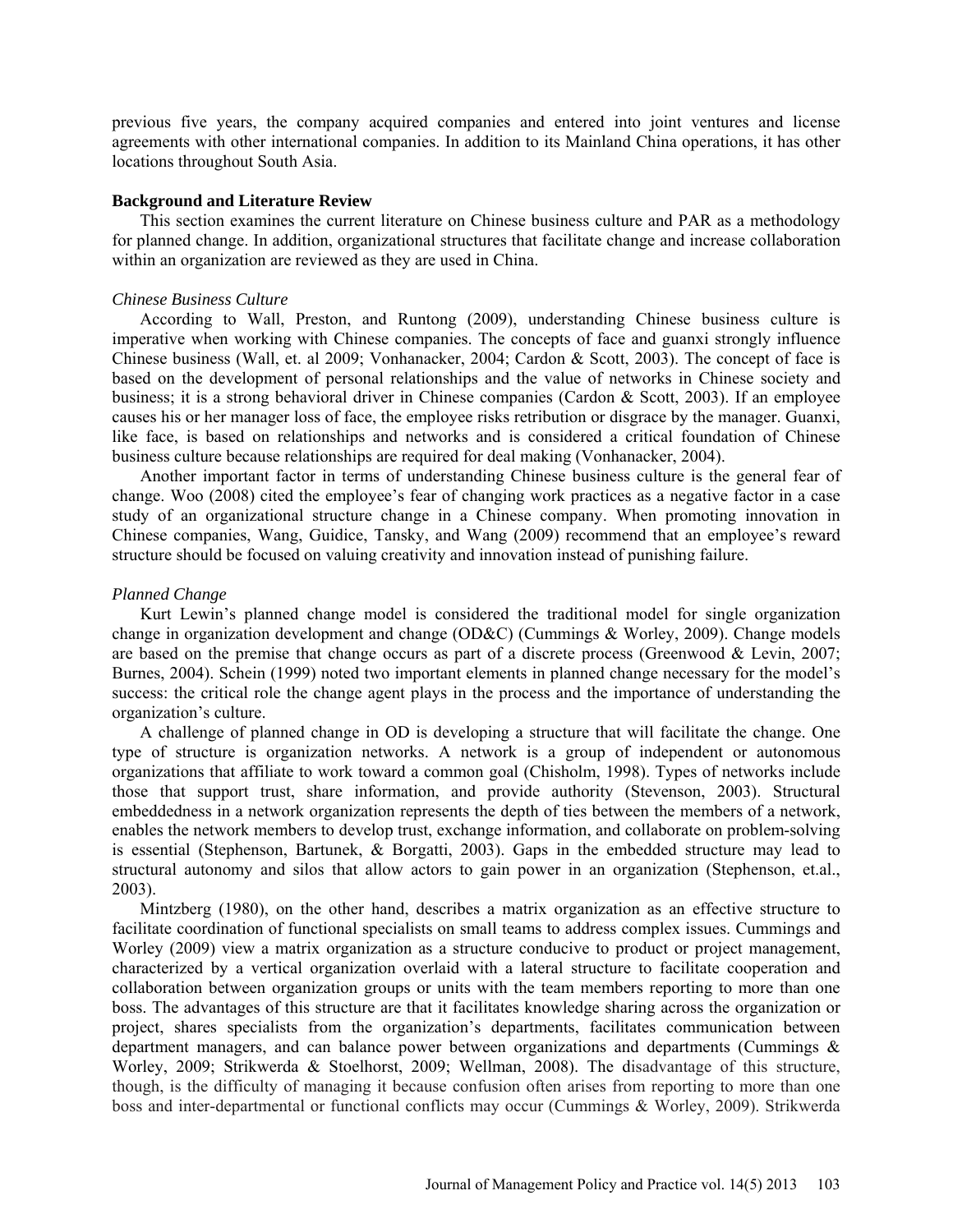and Stoelhorst (2009) believe a matrix structure supports resource sharing, but they identified another organization form that addresses the lessons from the conflicts characterized by matrix organizations, multidimensional organization (also known as the multi-unit or M-form). This structure is suitable for a complex, independent organization that operates in interrelated markets and can benefit from a knowledge-driven culture (Strikwerda & Stoelhorst, 2009).

Some Chinese action research studies identified factors that enabled a matrix organization structure to succeed. Woo (2008) examined the use of a functional matrix organization for project management for a Mainland Chinese company and found the structure allowed for successful coordination between managers without causing serious management or Chinese cultural conflicts*.* Liu and Pan (2007) found in their action research study about implementing an Activity Based Cost (ABC) system in a Chinese company that a matrix project team structure is effective with top management support, external consultants are engaged to facilitate the process, and a participatory approach is used throughout the project's life cycle.

Another Chinese action research study identified the importance of a strong project contract, a boss with motivational skills, and a clearly defined reward system (Davison  $& Vogel, 2000$ ). Research has shown a key consideration in matrix organizations in China is the importance of preserving Chinese management characteristics such as employee relationships, organizational loyalty, the organization's hierarchy, face, and guanxi (Woo, 2008; Vonhanacker, 2004). If the matrix project management structure changes reporting relationships for the project, the project organization structure should be disclosed and explained to the project members (Woo, 2008). Lastly, the financial resources for the project need to be identified at the onset of the project and assigned to the project participants (Woo, 2008).

#### *Participatory Action Research*

Action research (AR) is a methodology that uses action and research to develop practical outcomes to facilitate change, characterized by an evolving process that uses individual and community inquiry to build knowledge to empower the participants to be able to create knowledge (Reason & Bradbury, 2004). A cyclical process of inquiry, action, participation, and reflection is followed to develop knowledge and to facilitate organizational change. The key element of AR is the collaboration between researcher and participants to create new knowledge and learning with the objective of using that knowledge to change or develop the system (Lewin, 1946). Action research types are social, organizational, innovative, and participatory. Participatory action research (PAR) focuses on the development of practical knowledge to advance and liberate understanding and learning (Reason & Bradbury, 2004).

Action research is not widespread in China because organizational development as a discipline is not widely recognized or practiced in the country (J. Preston, personal communication, November 12, 2009; Hughes & Yuan, 2005). There is limited literature in English addressing Chinese PAR research studies (Davison & Vogel, 2000; Hughes & Yuan, 2005; Lin & Pan, 2007). Hughes and Yuan (2005) examined the overall status of action research in China and found the approach is an attractive research method as the country moves from a planned economy to a planned socialist market economy as its companies strive for growth and success. Hughes and Yuan (2005) also noted that a challenge for action researchers is to help the Chinese develop their own action research models.

#### **RESEARCH METHODOLOGY**

This section focuses on the research, experiences, findings, and learning from interactions with our Nian Qing Company partners (company partners).

#### **Data Collection, Analysis, and Interpretation**

Two weeks prior to the start of the project, we initiated e-mail contact with our company partners to introduce ourselves and to learn more about the organization. Our company partners immediately replied suggesting a Web-based conference. Our team, along with one other research team member, conducted the conference with one of our company partners who gave us a general overview of the company. This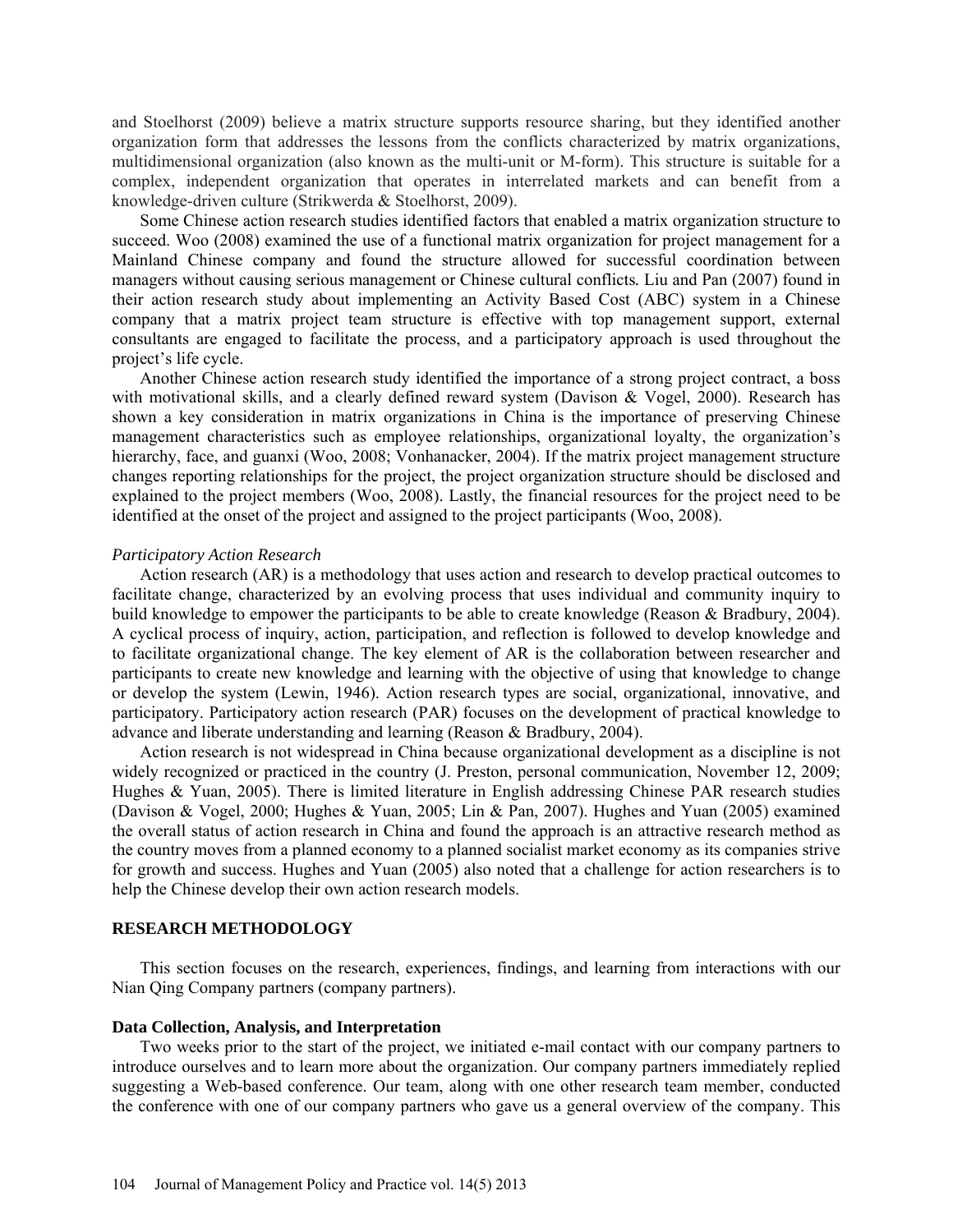initial contact helped us understand the organization's structure and goals and eased our anxiety about the project. However, we had mixed feelings regarding their expectations. We interpreted a sense of respect for us based on the specific questions they asked (Figure 1), but we felt they were looking for expert rather than process consulation.

When we arrived at Nian Qing Company, we met with members from the company's HR department and began discussions with our company partners. The Nian Qing Company HR members spoke English well. The field research for the project was conducted in Mainland China at Nian Qing Company's headquarters for one and a half weeks in November, 2009.

We conducted interviews and observed some of the daily activities of our partners at Nian Oing Company each day. The interviewees were selected by the Nian Qing Company based on their role within the organization and their ability to speak English (Judy, personal communication, November 3, 2009). Most interviews were conducted in a common HR meeting area or in conferences rooms, typically at the request of the interviewee. The researchers asked the interviewees prepared questions, inquiry in nature, regarding the organization, the interviewee's role and responsibilities, and OD issues. We also examined organizational documentation provided by the Nian Qing Company (e.g., company overview, annual company reports, and various HR documents). We documented our observations, feelings, and interpretations in the form of journals and interview notes.

Typically, at the end of each day, we shared our observations with the rest of the research team. This provided the research team a better understanding of the organization as a whole since each researcher focused their time on a specific area within HR. This form of peer debriefing provided a form of validation with regard to the accuracy of the observational data (Creswell, 2003).

We also conducted preliminary data analysis each day. The data analysis was based on our daily notes and reflections. This initial data analysis was essential to help us identify further areas for inquiry and understanding. This reflection of our observations and interpretations was essential for us to understand and to focus our conversations with our partners. Finally, we used member-checking with our research partners to review our overall findings to ensure the accuracy of our qualitative data observations (Creswell, 2003).

#### **Limitations and Observations**

We encountered several challenges during the project. Our primary limitation during this research project was access to our research partners. Although the research team was in China for two weeks, the first part of the trip was reserved for cultural orientation because most of the team members had never visited China. The last few days of the project were reserved for preparing the initial report of observations and learning for the company, which left only five days for PAR activities. We felt pressured by this perceived limitation and did not feel we would have sufficient time to help our partners achieve change during this short time. It took nearly a week before we reached a point in our interaction with our partners where we were having an exchange of ideas and discovery instead of just asking each other questions.

Our research and partnership time was restricted by the lack of our OD partners' availability. During our initial contact with them prior to our arrival, Art's enthusiasm led us to believe our partners were looking forward to working with us, which is how we both felt. However, after we arrived in China, this was not the case. On our first day, our OD partners told us they had very little time to spend with us. Although it appeared they were quite busy, we were frustrated they would not make additional time for us since we were in China for such a limited time to help them and at our own personal financial expense. We reacted in almost a stalking manner, attempting to get them to commit to spend time with us and sitting in their meeting area hoping we might catch a few minutes with them. However, we were reminded of Schein's (1999) go with the flow principle of process consultation, which allows the client to determine when he or she was ready to work. This required a great deal of patience on our part, a character trait that is not a personal strength of either of us.

Another research limitation was confidentiality of information we were obligated to honor for all data collected. In order for us to work with the company, the research team was required to sign a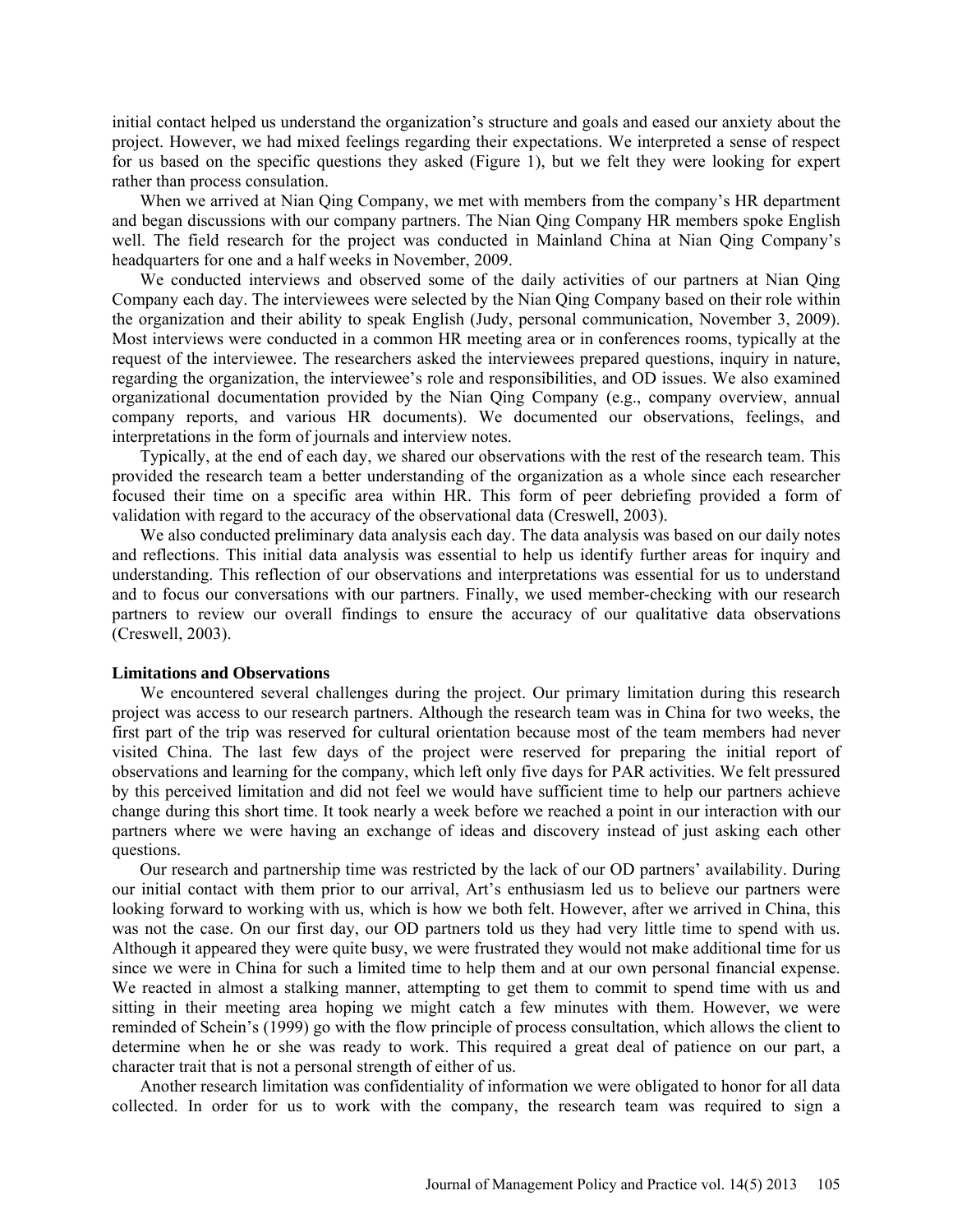confidentiality agreement. However, despite the agreement, it was apparent to us the OD members we worked with were concerned about how much information they provided us, and more importantly, what we intended to do with the information. We discovered their primary concern was how much their manager would learn about the information our partners divulged to us. They seemed fearful, which was something we did not understand. However, it made sense based on other discoveries during the research project.

On our second day at the Company, during our peer debriefing, one of the members of our research team shared that the company's employees were punished for making mistakes. In this case, the mistake was related to erroneous information sent to the company' employees in a company letter. The punishment was docking the employee's pay (Judy, personal communication, November 6, 2009). The news shocked us. This information represented another bias we brought to the project. While punishment occurs in U.S. companies, we have never heard of a person's pay being docked based on a single incident. This may be part of the Chinese culture of face. According to Cardon and Scott (2003), when the norm of face behavior is violated, Chinese businesspersons may shame or punish an individual of lower status.

Initially, when our partners expressed their concern regarding the confidentiality of the information, we immediately thought this was an issue related to trust, and we still needed to build trust in our consultant or insider/outsider relationship (Schein, 1999; Bartunek & Louis, 1996). However, once we were made aware of the incident that resulted in punishment, we interpreted this concern to be beyond the relationship. This might have also explained why we were not given more meeting time; our presence might be perceived as interfering with their daily activities. This fear of retribution, as we interpreted their behavior, remained throughout our research project.

Although our partners appeared quite willing to share information with us under the umbrella of confidentiality, we were somewhat cautious the information they provided us might not be complete or totally accurate; not through malice, but from fear. We also felt they were playing the game of cooperating without fully participating. When we shared the initial draft report with our partners of our observations, analysis, and future partnership, we were asked to remove many of the details obtained during our interviews for fear their manager would find out how much information they shared with us. Particularly amazing to us was that all three members of the OD department were able to meet with us at the last minute to review in detail the draft report, which further supported our interpretation of their behavior as fearful.

Another challenge, as alluded to earlier, was the company's expectation that we provide expert consultation. This was evident from the questions and areas of interest the company initial presented the research team (Figure 1). Upon our arrival, it was apparent to us our partners were expecting us to provide the answers to their questions such as identifying a competitor's best practices. This may have been another example of face behavior, which was motivated to impress their bosses with the information they learned from us. In an attempt to structure our project as a PAR, we explained the purpose of AR, stressed that we considered them the experts, and our goal was to discover solutions to their issues together. They still pressed us for answers. The company works daily with expert consultants (Nige, personal communication, November 3, 2009). This impression was reinforced by their repeated request for best practices information about their competitors that they might be able to apply to their own organizations.

#### **Diagnosis**

In 2008, the company opened a major store and an R&D facility outside of Mainland China, partnered with an international company to collaborate on product R&D, and completed two successful acquisitions/partnerships to add product lines. Its revenue, profit, and assets continued to increase. The company has three primary goals, brand for the future, expand its distribution network and R&D, and improve its supply chain to support future growth (Marian, personal communication, November 12, 2009). Its goal is to become one of the top five global brands in its industry in the next decade (Marian, personal communication, November 12, 2009).

The company's organization structure is hierarchical with a combination of functional and productbased units (Art, personal communication, November 5, 2009). A CEO runs the company; below the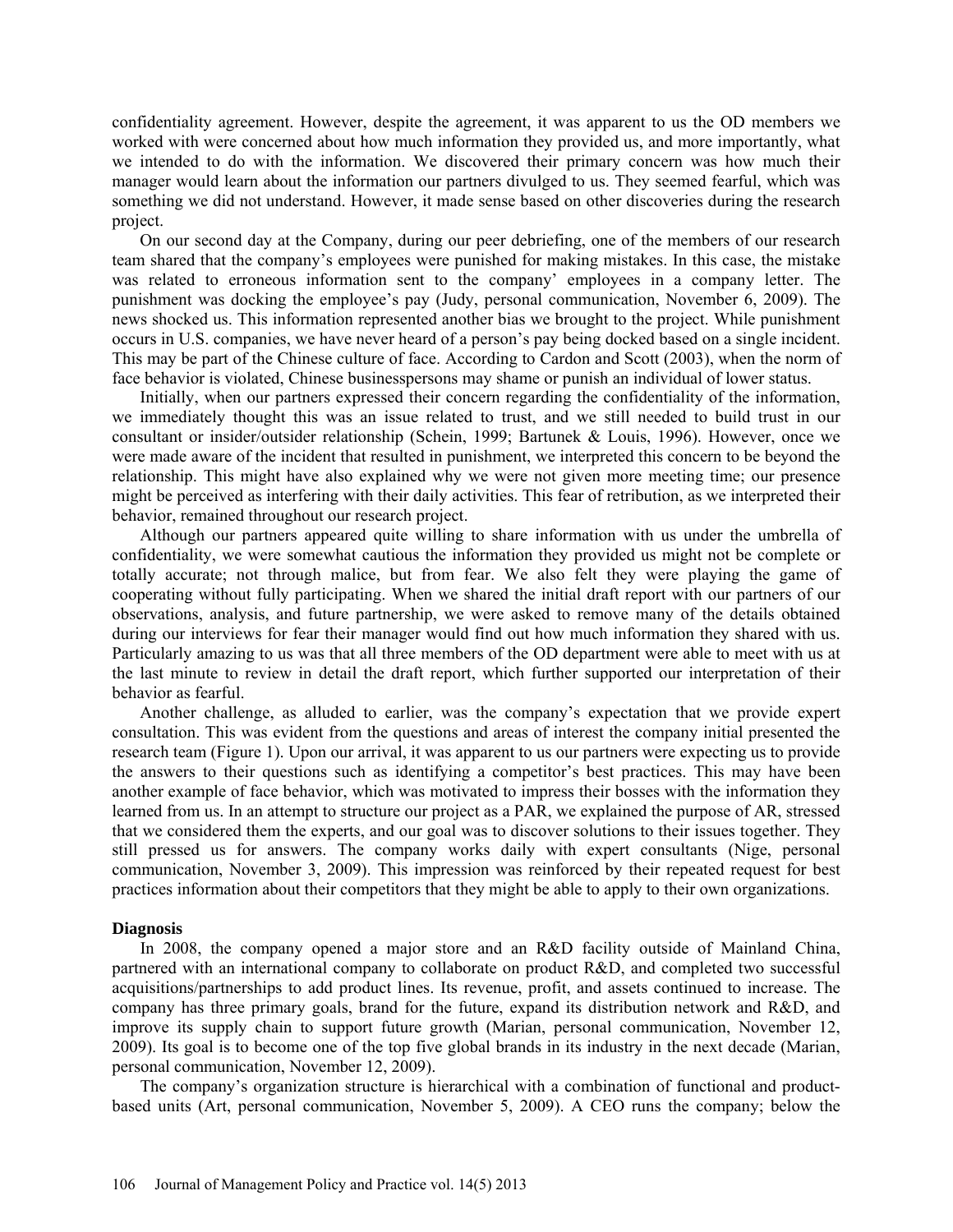CEO is an executive level comprised of CXOs (e.g., CFO), general managers, and vice presidents. Most of the key leaders are older (late 30s to late 40s) than the rest of the employees, who average 31 years of age (Linda, personal communication, November 9, 2009). Many of the key leaders have been with the company for several years, whereas most of the employees we worked with had less than four years of service. A few of the employees are expatriates from the U.S. who previously worked for a competitor of the company (Art, personal communication, October 19, 2009).

#### **Organizational Development and Change (OD&C)**

In order to achieve its goals, our company partners stated they felt they needed to make changes through organizational restructuring to achieve process optimization (Art, personal communication, October 19, 2009). For example, a year earlier, the HR department was reorganized, resulting in the formation of additional units within the HR (Julie, personal communication, November 3, 2009). HR's focus is on optimization of internal processes, workforce planning, and traditional HR tasks (e.g., performance management, benefits, etc.) (Art, personal communication, October 19, 2009). The organization development (OD) unit was created (Art, personal communication, October 19, 2009). The OD unit consists of three individuals, none of whom have formal OD training. They spend approximately 30 percent of their time on OD issues with the remainder of their time spent on other HR activities. Their primary challenge is to manage projects through intra-departmental collaboration. They believe if they successfully plan and implement the projects that they can change the organizational culture from one of silo-based to one of cooperation between the various stakeholders (Nige, personal communication, November 3, 2009). According to Nige, the company's primary challenge is to improve intra-company collaboration when implementing projects by changing the organizational culture from silo-based to cooperation among stakeholders (Nige, personal communication, November 3, 2009).

When we discussed active and completed projects, only one was described as successful. The success of the project was credited to the individual selected to manage the project; the individual had been with the company for nearly 10 years and had formed strong relationships (Guanxi) with the other stakeholders, whereas other project leaders were often individuals hired outside the company for their specific talents (Art, personal communication, November 4, 2009). In addition, this project was sponsored and supported by the CEO, the ultimate power source within the company (Art, personal communication, November 4, 2009). Two forms for power exist within the company, formal and informal. Formal power is defined by the company's hierarchical organization structure, which the CEO clearly has; informal power is based on the relationships between individuals, which the project leader for the successful project had and the other project leaders did not.

The OD unit is working with other departments to improve the planning and implementation of projects (Art, personal communication, November 4, 2009). They identified the following initiatives for implementation: hold regular meetings with clearly defined agendas, create clear Key Performance Indicators (KPIs) that measure project success using financial and performance metrics, clarify the roles and responsibilities of the project leader and different functional departments, change the company culture to encourage collaboration between the departments via formal announcements (e.g., email), training, and management (e.g., management-level meetings), and provide budgetary responsibility for the project members.

During our research project, we observed several meetings that lasted one to two hours. During most of these meetings, attendees brought their laptops and cell phones and responded to emails and phone calls during the meeting. The interviewees agreed that these meetings were not productive. Even during our collaborative sessions, our OD partners answered phone calls and emails. This will require a significant change, we feel, and will need to start with our OD members as the change agents.

The company uses KPIs to measure the performance of all employees, which is the second initiative our OD partners identified (Art, personal communication, October 19, 2009). KPIs are metrics defined by a company to measure employee performance (Blocher, Stout, Cokins, & Chen, 2008). These metrics can be tied to financial (e.g., revenue goals) or non-financial goals (e.g., customer satisfaction). For example, the company currently uses KPIs to measure performance of their executives against revenue goals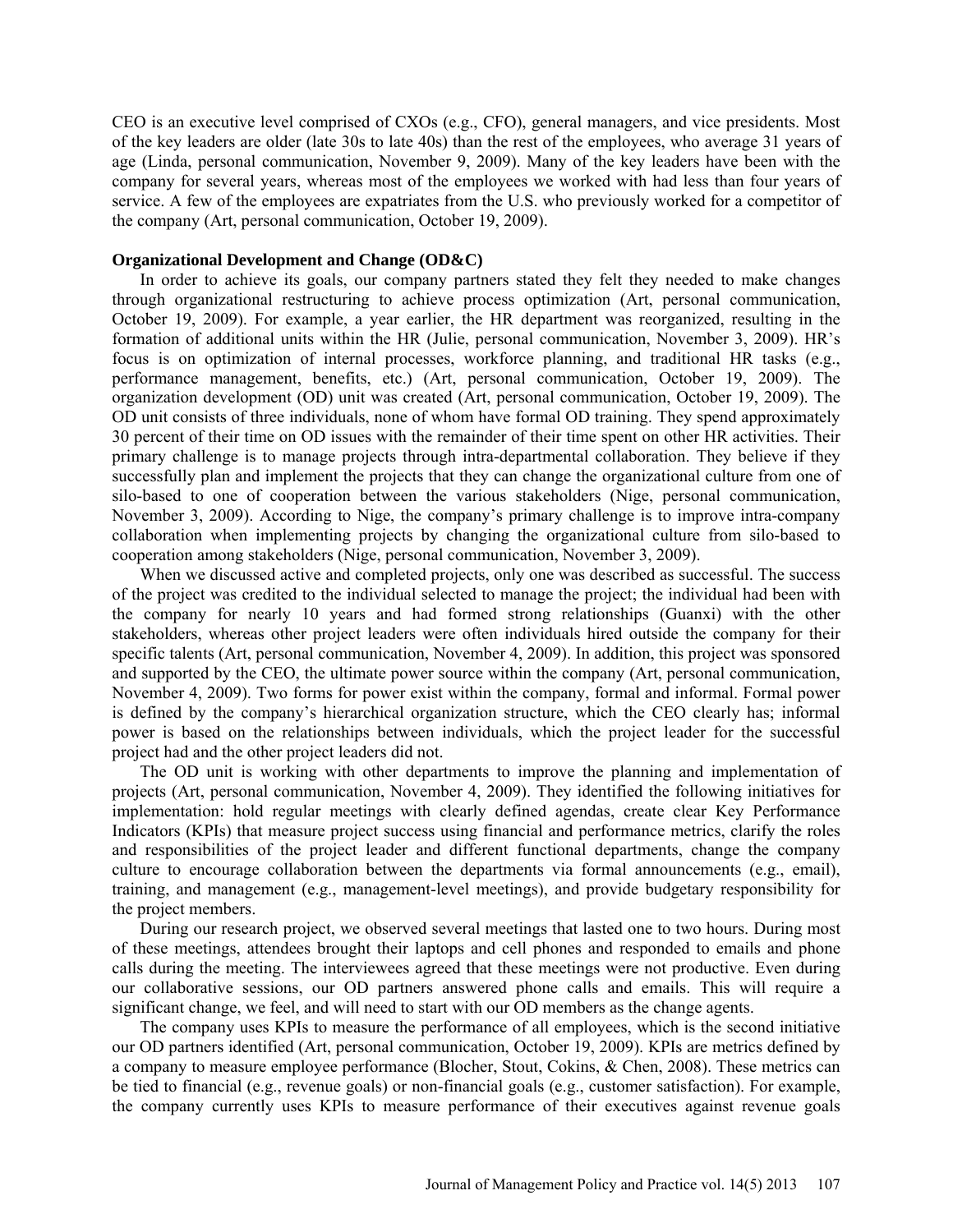(Linda, personal communication, November 11, 2009). Employees receive bonuses for meeting their KPIs. However, failure to achieve a KPI goal can result in employees being penalized financially. Therefore, they were looking at creating KPIs that would hold all stakeholders accountable (Art, personal communication, October 19, 2009). They believe the creation of a collaboration KPI metric would also lead to the clarification of roles and responsibilities for each of the stakeholders (Nige, personal communication, November 3, 2009). Along with this, the company also shifted some of the financial responsibility by allocating the project leader a budget for the assigned project, thereby shifting some control and accountability to the project leader (Art, personal communication, November 8, 2009).

Finally, our partners realized a change in the company's culture was necessary (Nige, personal communication, November 3, 2009). The steps they planned to take included emailing individuals regarding the goals and expectations of these projects, providing training to the stakeholders to ensure everyone understood their roles and responsibilities, and reviewing the projects during the managementlevel meetings (Art, personal communication, November 4, 2009). However, as we collectively reviewed their current plan, our OD partners recognized that planned change is complex, requires time and reflection, and they will need to have an active role as change agents.

### **DISCUSSION**

Despite some of the limitations we experienced, we successfully began the process of inquiry and discovery to build a framework that supported collaboration within Nian Qing Company. We discussed a possible model for our partners to consider within their headquarters that would facilitate the beginnings of a network within their company. Specifically, we discussed the formation of an umbrella group based on Chisholm's (1998) model. This network organization structure links the individuals or organization units to facilitate collaboration and cooperation on achieving the organization's objectives using PAR. It is characterized by the development of relationships among the network members, is self-managed and self-directed by the network members, is based on horizontal rather than hierarchical relationships, and is driven by the shared vision of the members to achieve its goals (Chisholm, 2008).

An umbrella group could consist of two to three members from each of the appropriate departments, coached by an OD member, with a maximum group size of eight. The umbrella group could meet as needed, but for no more than 30 minutes to plan work and then return to their group to accomplish the assigned task. This structure would avoid the matrix problem of having two bosses, but still requires relationship building and collaboration. We also discussed intervention options to improve teamwork and coaching, including future training and workshops.



#### **FIGURE 2 PARTICIPATORY ACTION RESEARCH NETWORK FRAMEWORK**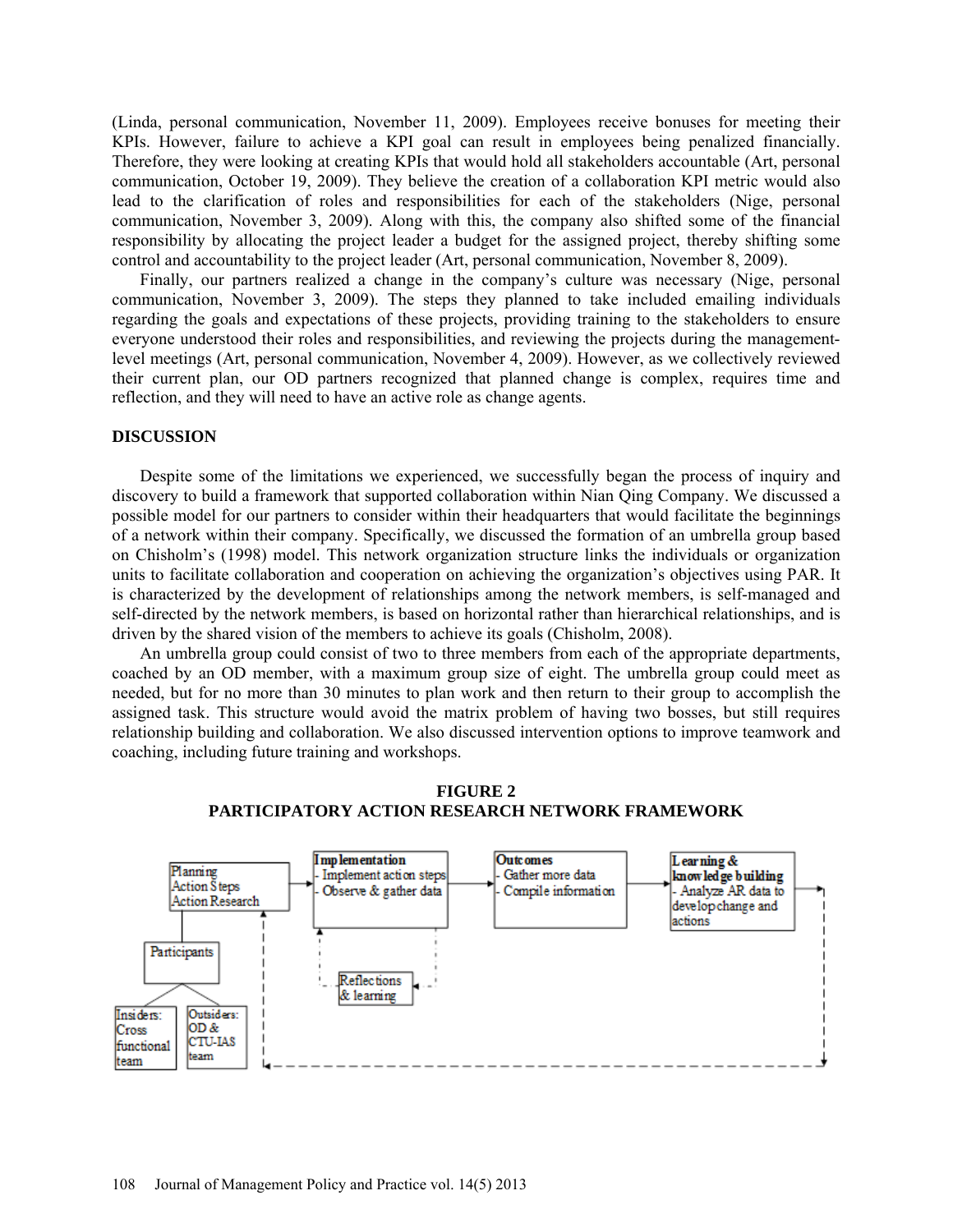The steps in this framework are planning, implementation, outcomes, and learning and knowledge building (Chisholm, 2008). During the planning phase, the company would select the participants based on their functional knowledge and qualifications to achieve specific project objective(s). The teams would be structured as insider/outsider teams (Bartunek & Louis, 1996). The insiders would consist of functional members who have expertise in their units and are members of the organization (Louis  $\&$ Bartunek, 1992). Based on our initial discussions, for the first project using this model, we would likely include two sets of outsiders. First, the OD department team members who do not have functional knowledge of the projects would facilitate the process. Second, we proposed we participate as outside researchers in a collaborative role to assist our OD partners as they develop the framework, thus maintaining our insider/outsider relation with our OD partners.

The planning role represents efforts by the team members to develop a project design and participate in events to achieve building knowledge. Next, the action steps are implemented. Through observation, data is gathered. This step represents the action research element because it includes the process of interpreting the data, reflecting on it, and building learning to develop the next cycle. The implementation step identifies outcomes that are used to compile information that will lead to gathering more data. This information results in learning and knowledge building which continues to grow through each additional cycle in the process. Then the AR data is used to develop organizational change and actions to achieve the network's objectives.

In order for the Nian Qing Company to successfully accomplish its marketing initiatives and plans for future growth and profitability, we collectively agreed the company must change its culture from an organization based on silos to an organization based on cooperation and collaboration. During our discussion, we also collectively agreed that although the initiatives they identified in hopes to address the current culture were a step in the right direction, a more formal, planned change would be necessary.

As we collaborated with our OD partners, it was apparent they too needed to change their attitude to become effective change agents. As we discussed ideas such as matrix structures or even limiting meetings to 30 minutes, our company partners said these could not be done. As we collectively examined the single successful project to assess why it was successful and how they might learn by using this project as a model for future projects, they said that it was impossible to duplicate the success of that project. However, as Preston (1992) stated, change agents must also be aware of their own blinders resulting from their cultural values and experiences. Through our collective inquiry and discussion, our company OD partners acknowledged that they needed to change their paradigms and to keep an open mind about potential changes to become effective change agents.

#### **Implications and Lessons Learned**

Although we felt reasonably prepared for our PAR project by researching the current literature in areas of Chinese culture, planned change, and action research, the challenges we faced were more than we anticipated. We believe our concern about the time limitation was valid, but not necessarily for the initial reasons we identified. Our partner's lack of availability was a critical limitation in our ability to work through the AR cycle and ultimately limited the success of the project (Chisholm, 1998). We attributed this to issues resulting from an underdeveloped working relationship despite our early attempts to establish contact to begin forming a relationship with our OD partners.

The success of PAR regarding accuracy, flexibility, and responsiveness, relies on mutual trust, respect, and connectedness of the participants (Wadsworth, 2001, p. 427; Bartunek & Louis, 1996). Bartunek and Louis (1996) further note challenges with developing working relationships between outsiders and insiders due to experience, perspectives, and interests; and that the greater the differences, the greater the difficulty. Although we believed we achieved some trust between us, as demonstrated by the amount of information our partners shared during our conversations, it was apparent to us that our relationship still lacked mutual respect. For example, our impression was our partners appeared to give the two of us the lowest priority in terms of meeting time; yet, when we arranged for a session to include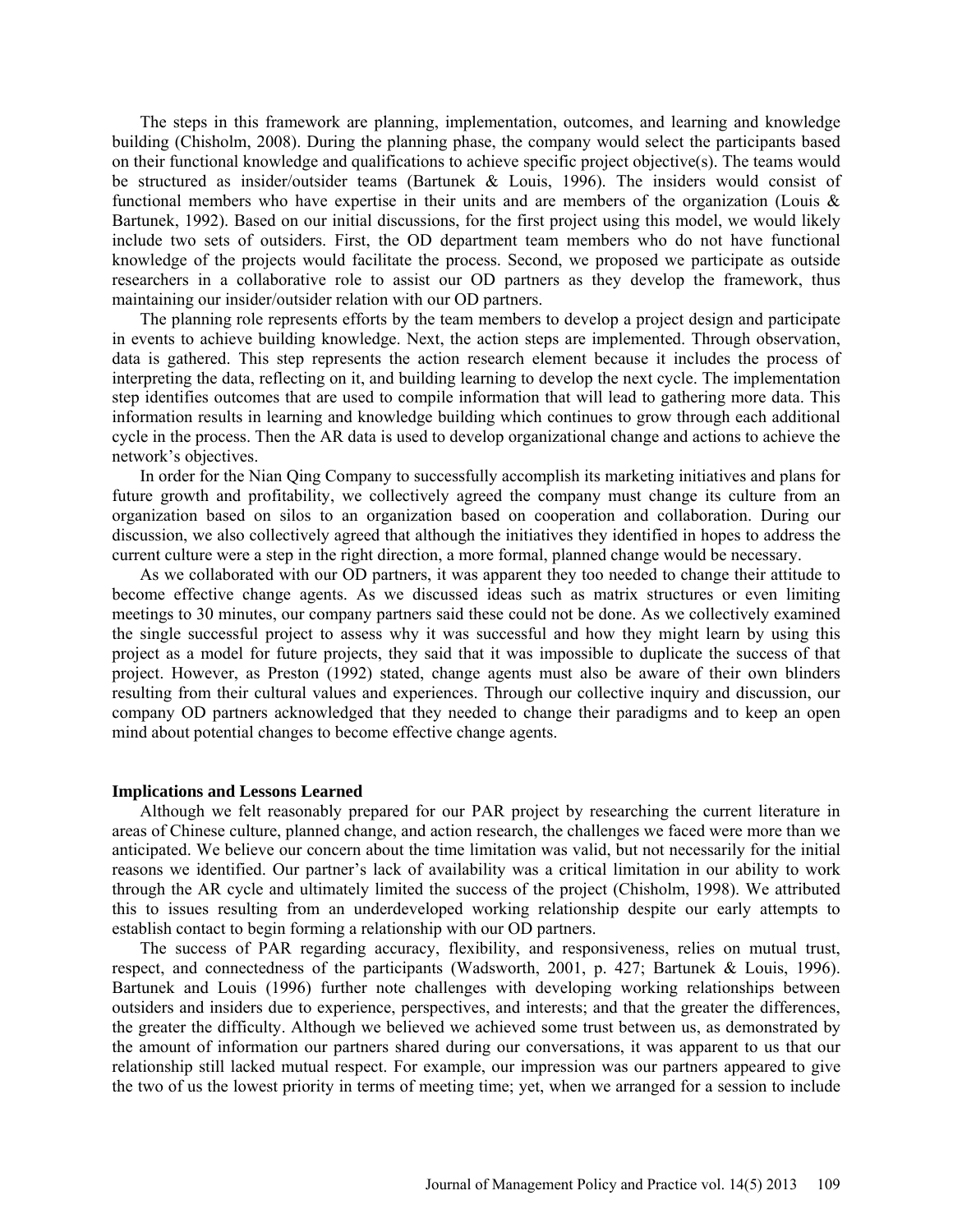Dr. Preston, our OD partners appeared more willing to work with us. We believe our partners perceived doctoral students lacked credibility.

Another element that presented challenges in developing our working relationship with our partners was fear we observed during our PAR project. We understood, based on our initial research, the Chinese concept of face, and the importance placed on hierarchical organizational structure. However, upon reflection, we realized we did not fully appreciate how these issues would impact our research efforts. Ultimately, we feel these issues were the result of a lack of a clear project contract with our research partners.

Bartunek and Louis (1996) argue that a somewhat formal contract can establish the beginning a research project, how each member will contribute, and thus form the basis for an effective collaborative effort. A contract, whether written or verbal, would have set the framework for the PAR project. Specifically, we should have collectively identified how we would work together, including allocating time and schedules, and how we would each benefit from the project (i.e., mutually agree on the value of the project). In addition, had we worked through a contract, we might have also identified and addressed potential causes of the fear we eventually encountered, and possible solutions to reduce those concerns. For example, given the hierarchical structure, perhaps involvement of the department or company leadership would have opened the way for additional information sharing and introduced the element of power that is necessary to give importance and success within the company (i.e., executive sponsorship). In addition, we could have identified means of monitoring how the project was proceeding and how members felt about the process (Bartunek & Louis, 1996). A contract would have also addressed the previously mentioned disconnect in partners' expectations of expert consultation versus a participatory approach.

Many of these issues were addressed during the initial planning, as well as the initial group session, which included everyone from the research team and all the Nian Oing Company HR members participating in the project. However, individual accountability, sense of ownership, and clear roles and responsibilities did not translate down to individual members during these group settings (Bartunek & Louis, 1996). Thus, it is essential we develop a clear contract between individual partners. Without a contract, it is unlikely PAR projects using an insider and outsider approach will succeed due to the differences between team members, lack of mutual trust and respect, and unclear expectations.

#### **CONCLUSION**

Our attempt to design a PAR to change a Chinese company from a silo-based organization to one that effectively uses networks to create an organizational culture of collaboration and cooperation was unsuccessful. As Schein (1999) notes, everything we do in process consultation is an intervention. We believe that despite our challenges during this research project, our partners made progress in achieving their goals. However, this research project reminded us of the importance of building trust, having a clear contract, and the need for researchers to understand the culture of the research organization in order to create a collaborative and truly participatory environment.

## **REFERENCES**

Blocher, E., Stout, D., Cokins, G., & Chen, K. (2008). *Cost management*. NY: McGraw-Hill Irwin Pub.

Bartunek, J., & Louis, M.R. (1996). *Insider/outsider team research*. Thousand Oaks, CA: Sage.

Burnes, B. (2004). Kurt Lewin and the planned approach to change: A reappraisal. *Journal of management studies*, 41(6):978-1004.

Cardon, P., & Scott, J. (2003). Chinese business face: Communication behaviors and teach approaches. *Business Communication Quarterly*, 66(4):9-22.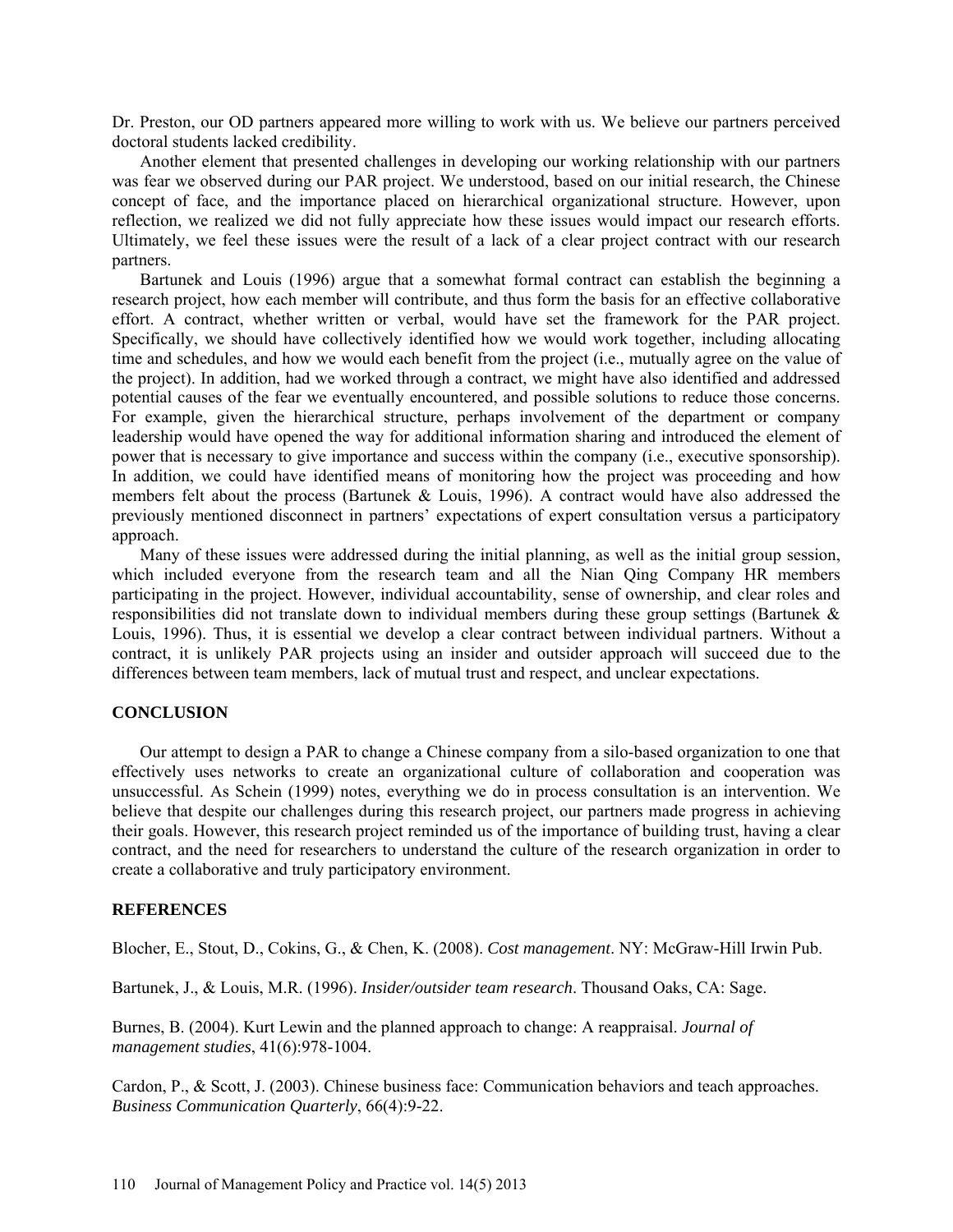Cheung, C. & Chauh, K. (2000). Intergroup conflict management framework for Hong Kong's manufacturing industry. *Engineering Management Journal,* 12(33):24-3.

Chisholm, R. (1998). *Developing network organizations: Learning from practice and theory.* Reading, MA: Addison-Wesley.

Chisholm, R. (1998). Using large system designs and action research to develop interorganizational networks. In R. Golembiewski (Ed.), *Handbook of organizational consultation* (2nd ed.), (pp. 197-212), NY, New York: Marcel Dekker, Inc.

Creswell, J. (2003). *Research design: Qualitative, quantitative, and mixed methods approaches,* Thousand Oaks, CA: Sage Publications, Inc.

Cummings, T., & Worley, T. (2009). *Organization Development & Change*. Mason, OH: South-Western Cengage Learning.

Davison, R. & Vogel, D. (2000). Group support systems in Hong Kong: An action research project. *Research in Organizational Behavior*: 10(18):3-20.

Greenwood, D., & Levin, M. (2007). Introduction to Action Research ( $2<sup>nd</sup> Ed$ .). Thousand Oaks, CA: Sage.

Hughes, I., & Yuan, L. (2005). The status of action research in the People's Republic of China. *Action research*, 3(4):383-402.

Lewin, K. (1946). Action research and minority problems. *Journal of Social Issues*, 2(4): 34-43.

Liu, L., & Pan, F. (2007). The implementation of activity-based costing in China: An innovation action research project. *The British Accounting Review,* 39:249-264.

Louis, M. R. and Bartunek, J. (1992). Insider/Outsider research teams: Collaboration across diverse perspectives. *Journal of Management Inquiry,*1(2): 101-111.

Mintzberg, H. (1980). Structure in 5's: A synthesis of the research on organizations. *Management Science,* 26:(3): 322-341.

Mohrman, S. Tenkasi, R., & Mohrman, A. (2003). The role of networks in fundamental organizational change: A grounded analysis. *The Journal of Applied Behavioral Science***,** 39(3): 101-123.

Preston, J., & DuToit, L. (1992). Large systems change: Issues related to the strategy. *Journal of Organizational Change Management*, 5(3):11-17.

Reason, P. & Bradbury, H. (2004). *The Sage handbook of action research: Participative inquiry and practice*. Thousand Oaks, CA: Sage Publications, Inc.

Rowlinson, S. (2001). Matrix organizational structure, culture and commitment: a Hong Kong public sector case study of change. Construction Management and Economics, 19, 669-675.

Schein, E. (1999). *Process Consultation Revisited*. Reading, MA: Addison-Wesley Publishing Company, Inc.